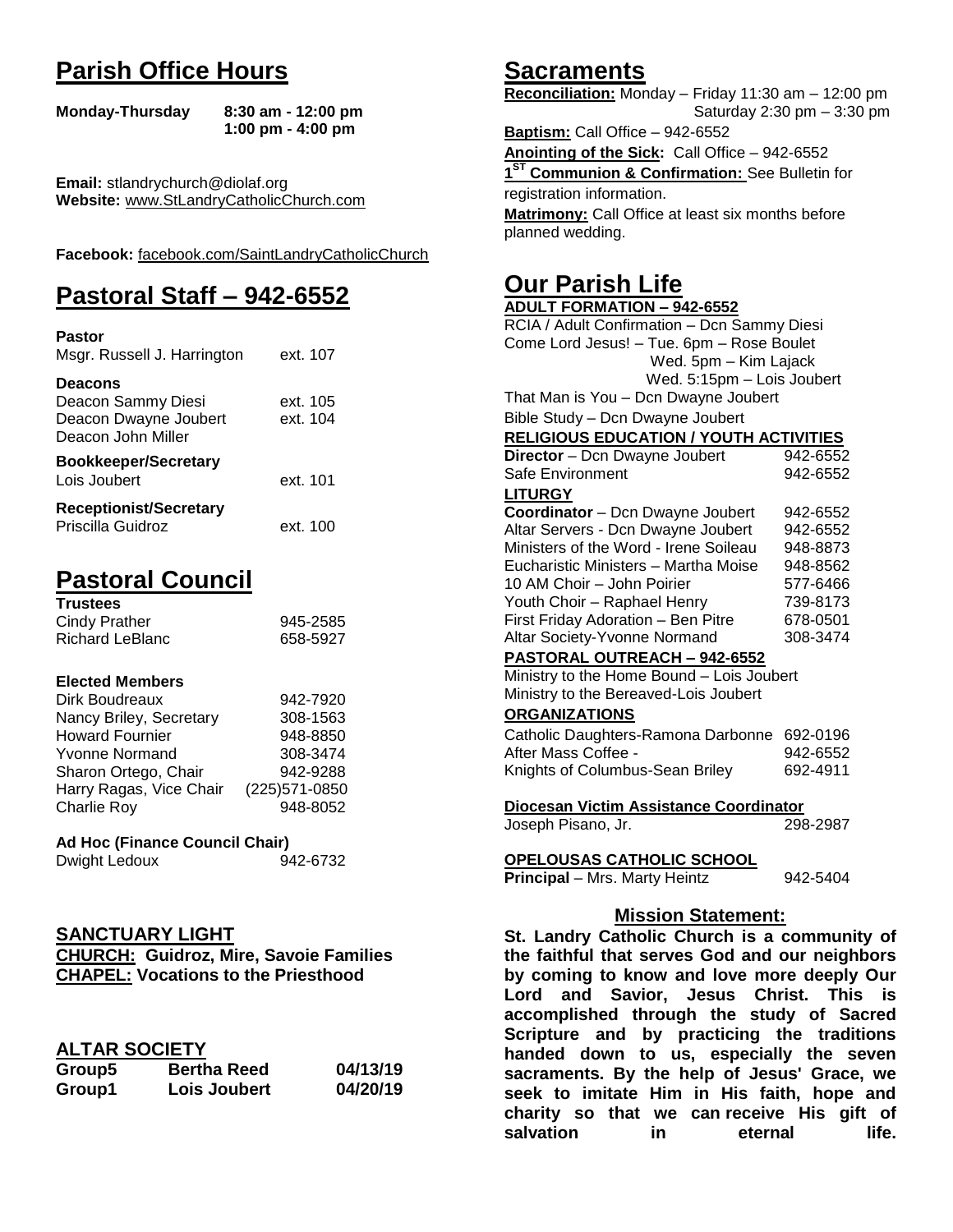## **Volume 68, No. 14 – The Fifth Sunday in Lent – April 07, 2019**

# **St. Landry Church Lent Activity Schedule**

**Weekday Mass Schedule** Ash Wednesday – 12:05pm & 5:30pm Monday – Friday at 12:05pm; Saturday 8am (IN CHURCH) **Confession Schedule** Monday – Friday from 11:30am to 12pm Saturdays from 2:30pm to 3:30pm Wednesday of Holy Week - 5:30pm – 8pm **Stations of the Cross** Mondays @ 11:00am Fridays @ 5:15pm in the Church - Followed by soup and bread supper in Valentin Hall ----------------------------------------------------------------------

#### **Weekly in Valentin Hall**

Mondays @ 10am– Bible Study Tuesdays @ 6pm – "Come, Lord Jesus!" Wednesdays @ 6am – "That Man is You!" Wednesdays @ 5pm & 5:15pm – "Come Lord Jesus!" -------------------------------------------------------------------------------------------------------------------

## **Holy Week**

## **Palm Sunday**

Regular Sunday Mass Schedule O.C. Senior Passion Play – 7pm Sunday

## **Wednesday**

Confessions – 5:30pm – 8pm – Last opportunity before Easter **Holy Thursday**

Mass of the Lord's Supper – 7pm (Rehearsal 5:30pm) Eucharistic Procession & Adoration - Immediately Following Mass until 10pm in Valentin Hall

# **Good Friday**

Stations of the Cross for Children – 10am (Followed by Cheese Pizza Luncheon)

Passion of the Lord – 3pm (Rehearsal 1:30pm)

## **Holy Saturday**

Easter Egg Hunt – 10am Easter Vigil – 8pm (Rehearsal 11am) **Easter Sunday Masses** – 8am, 10am & 5pm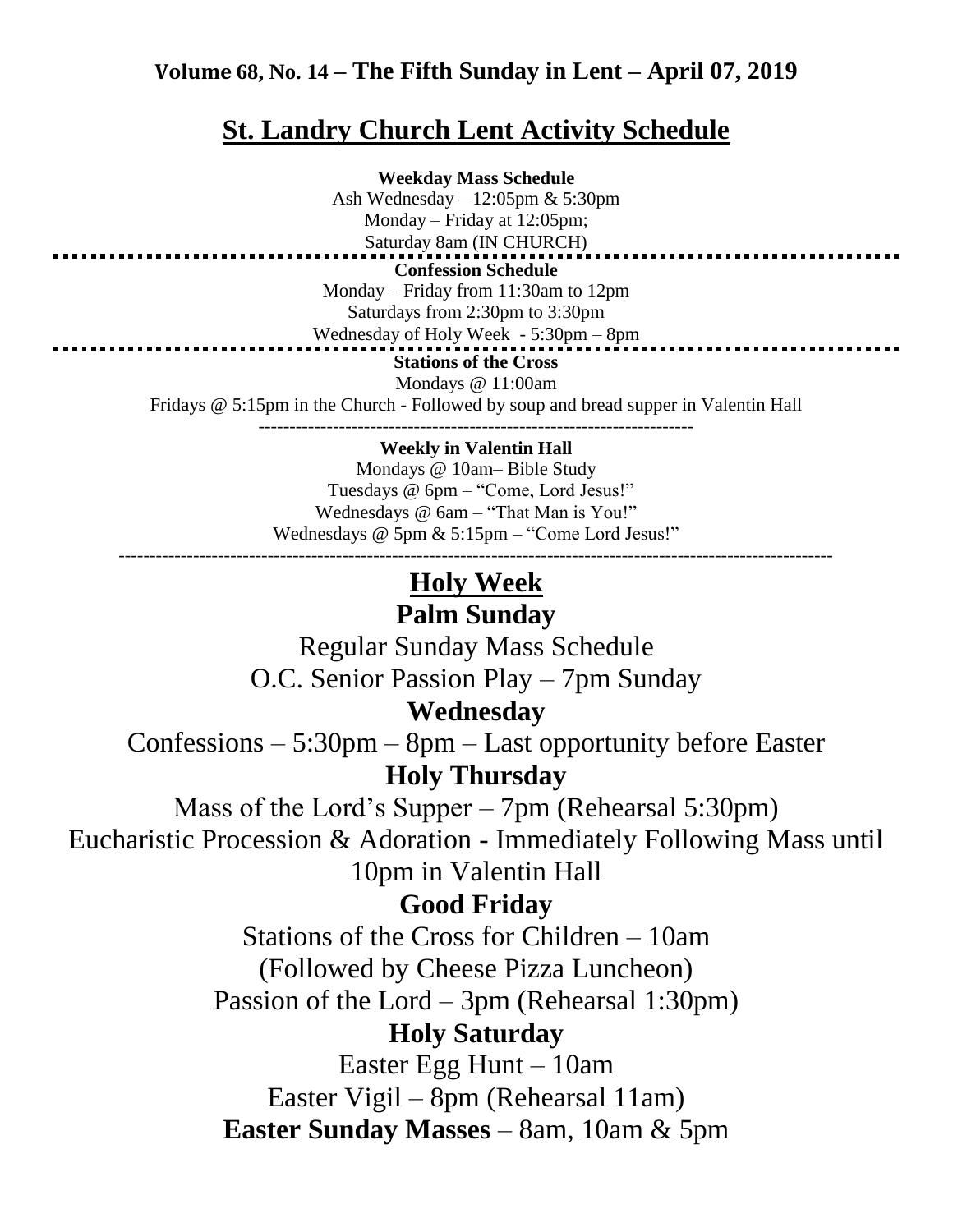## **POPE FRANCIS' INTENTIONS –**

**April - Doctors and their Collaborators in War Zones -** For doctors and their humanitarian collaborators in war zones, who risk their lives to save the lives of others.

#### **OFFERTORY COLLECTIONS – March 31, 2019**

| <b>REGULAR</b>               | \$7710.00 |
|------------------------------|-----------|
| <b>GOAL</b>                  | \$9000.00 |
| Maintenance & Repair Fund    | \$85.00   |
| <b>OCS Foundation</b>        | \$1152.00 |
| Poor / Needy                 | \$380.00  |
| Maintenance Endowment        | \$20.00   |
| <b>Parish Lenten Mission</b> | \$406.00  |
| Misc.                        | \$30.00   |
|                              |           |

Thank You for Your Generosity!

### **Second Collection**

**04/07/19** – Maintenance & Repair Fund **04/14/19** – Bishop's Services Appeal

#### **REMINDERS FOR THE WEEK**

| Sun. - 04/07       |                       |
|--------------------|-----------------------|
| 9:00am             | <b>Elementary CCD</b> |
| 3:30 <sub>pm</sub> | NO Confirmation Class |

#### **Mon. - 04/08**

| 10:00am | <b>Bible Study</b>           |
|---------|------------------------------|
| 11:00am | Marian Stations of the Cross |
| 5:45pm  | Rosary @ Lafleur Monument    |

## **Tue. - 04/09**

**6:00pm** Come, Lord Jesus!

#### **Wed. - 04/10**

| 6:00am | <b>TMIY</b>       |
|--------|-------------------|
| 5:00pm | Come, Lord Jesus! |
| 5:15pm | Come, Lord Jesus! |

#### **Thu. - 04/04**

**Fri. - 04/05 – Office Closed**

| <b>Stations of the Cross</b><br>5:15pm |
|----------------------------------------|
|----------------------------------------|

**Sat. - 04/06**

**8:00am** Mass in **Church**

### **ARE YOU A REGISTERED PARISHIONER?**

**Please don't take for granted that you are registered in the parish just because you attend Mass here. Census Forms are available at the back of church or by calling or coming by the office during business hours.**

### **READINGS FOR FAITH SHARING The Fifth Sunday in Lent**

**Isaiah 43:16-21** The mystery of the Passover will be made new.

**Psalm 126** "The Lord has done great things for us; We are filled with joy."

**Philippians 3:8-14** Paul desires a share in the paschal mystery of the Lord.

**John 8:1-11** No one is without sin except our merciful judge.

Isaiah rhapsodizes about what God has done for us, providing dry land through the sea and a way through the desert. In the Gospel, Jesus finds a way to save the adulterous woman's life, then forgives her for the path she had taken. Saint Paul attests that in Christ he has found the only way that matters. As we listen to today's readings, let us examine the path we are on in our own lives.

### **PRAY FOR OUR SEMINARIANS**

| -Cade LeBlanc    | St. Thomas More, Eunice   |
|------------------|---------------------------|
| -Matthew Pitre   | St. Thomas More, Eunice   |
| -Michael Vidrine | St. John, Melville        |
| -Trey Fontenot   | Sacred Heart of Jesus, VP |

Father, in your plan for our salvation you provide shepherds for your people. Fill your Church with the spirit of courage and love. AMEN.

### **PRAY FOR A PRIEST EACH DAY**

| Fr. Michael Wegenka, SJ     |
|-----------------------------|
| Fr. Derrick Weingartner, SJ |
| Fr. Kyle White              |
| Fr. Travis Abadie           |
| Fr. Lawrence Abara          |
| Fr. Ambrose Akalawu, CSSp   |
| <b>Fr. Alexander Albert</b> |
|                             |

Eternal Father, we lift up to You, these and all the priests of the world. Sanctify them. Heal and guide them. Mold them into the likeness of Your Son Jesus, the Eternal High Priest. May their lives be pleasing to You. In Jesus' name we pray. AMEN

### **AFTER MASS SOCIALS**

**Each Sunday, following the 8am and 10am Masses we gather in the South Sacristy of the church for coffee & donuts and FELLOWSHIP! Everyone is welcome! Please use the outside entrance near the southeast corner of the church. Please do not enter through the sanctuary.**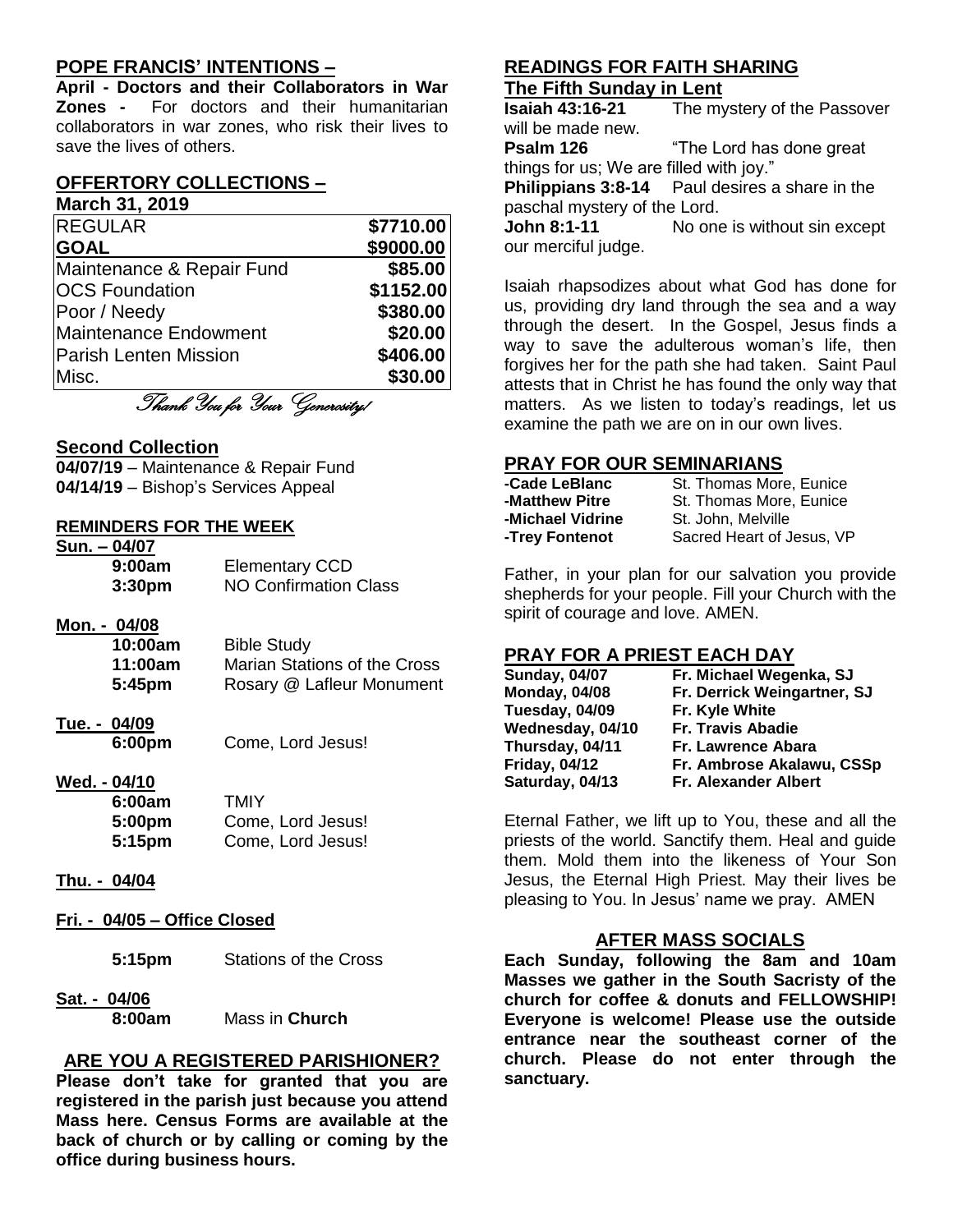## **MASS INTENTIONS**

## **Saturday, April 06**

**4:00pm** Barbara Burleigh Thibodeaux; Norris Leger, Toby & Winnie Lalonde & Family; The family of Wm. & Dorothy Hatch; M/M Robert Going Sr. & Families; Mercedes A. & Scott A. Henry; Wayne, Jeanette & Jonathan Lalonde; Carolyn M. Bertrand; Janette Sylvester; Fields & Voitier Families; Leonce Lalonde Jr.; Robert (Bob) Chachere; Nola Guidroz; Vivian Deshotel; Come, Lord Jesus Groups; Murphy Allen Lanclos, Sr.; The Sick & Dying; Deceased Members of Dinner @ 7; Souls in Purgatory

## **Sunday, April 07**

**08:00am** Youle, Therese & John Ray Fontenot and Martin J. St. Amand; Bernel, Arthur & Eva Fontenot; Special Intention; M/M John, John Jr., Jacob & Michael FaKouri; Deceased Members of Dinner @ 7; James Robin & M/M Seville Bergeron **10:00am** M/M Emillian Bodin & Joyce Lagrange; M/M Lee Martin, Jon Martin & Loray Martin Bertrand & Rita Darby; Yvonne Guillory Fontenot; Beth Roy Martin (DA); Malcolm "Slick" & Margaret Martin; Lawrence Kelly & Darius & Zetta Deville; Guise Tran Ho; Harriet H. Doucet; Deceased Members of Dinner @ 7; M/M Stanley Vige, Joyce & Baby Ortego; The Sick & Dying; Dallas Barron, Jr.; William "Billy" H Jarrell, Jr.

**5:00pm** St. Landry Church Parishioners **Monday, April 08**

**12:05pm** The Sick & Dying; Harriet H. Doucet **Tuesday, April 09**

**12:05pm** Agnes F. & Bubba (BD) Kidder; The Sick & Dying; Pat Dupuis (BD); Harriet H. Doucet; Special Intention

### **Wednesday, April 10**

**12:05pm** Judy Kidder (BD); Stephen, Katy (BD) Fontenot & family; The Sick & Dying; Harriet H. Doucet

## **Thursday, April 11**

**12:05pm** Harriet H. Doucet; Arthur (BD) & Eva Roy; The Sick & Dying

### **Friday, April 12**

**12:05pm** The Sick & Dying; Marilyn H. Schexnayder; Harriet H. Doucet

### **Saturday, April 13**

**08:00am** Harriet H. Doucet; Barbara Fontenot (BD) & Family; Special Intention

## **PRAYER INTENTIONS**

Rena Mae Angelle, Dannie Ardoin, Brenda & Dennys Baird, Camden Barnard, Victoria Barron, Addi Baquet, Eric Baquet, Mona Bernard, Rada Bono, Derek Bourque, Connie Benoit, James Buford Bergeron, Paula Bienvenu, Robert Bienvenu, Marty Billeaudeau, Randy Bordelon, Ricky Bordelon, Alexandra Boudreaux, Mildred D. Boudreaux, Joan Brady, Judy Smith Briscoe, Eden Broussard, Pat Burleigh, Nico Campbell, German Cardoza, Ronnie Collette, Liz Constantino, Betty Cormier, Leroy Darbonne, Glenda G. Darbonne, Francis "Flossie" David, Donald Dean, Angie Dejean, Rose DeKerlegand Barbara Dopson, Lee Dubuc, Wanda Dupre, Glyn Durio, Willie Mae Emonet, Brandon Fuselier, Glenda Gaudet, Albert Going, Robert Going,Jr., Sarah Groth, Rita Guidroz, Amelia Guillory, Gabrielle Hanson & Family, Norma Hargroder, Jeanette Harville, Carol Hebert, Eva Herbert, Corrace Hollier, Rosalie Jackson, Bryan Fontenot, Linda L. Fontenot, Merci Janise, Jo Ann Jones, Leon Khan, Virgie Lanclos, Lisa Leblanc, Jenny Ledoux, Ronald Leger, Paul Leleux, Cassandra Marceaux, Malcolm Marcus, Kathy Martin, Verna Martin, Heather E. Matt, Sidney Matt, Barbara Micheal, Marguerite Miller, Ed Moise, Taylor Morales, Glenda Moreau, Julia Ortego, Gene Paillet, Mary Paillet, Elliot Pavlovich, Keith Pavlovich, Glenda Pitre, Michelle Poulet, Butch Richard, Gerald Roy, The Keith Richard Family, Geneva Scallon, Pap Roy, Jason Sonnier, Clara Smith, Elaine Soileau, Ronald Speyrer. Andrew Stelly, Audrey Stelly, Lonnie St. Cyr, Becky Sylvester, Richard Tatman, Ervin Thibodeaux, Margaret Thibodeaux, Claire R. Venable, Brett Walker, Augustine Wilson, Brad Woodel, Evelyn Wyble, Caleb Zachary

**(It is diocesan policy that we must have permission from any individual that is to be placed on the list of intentions prior to their name being listed.)**

## **BULLETIN DEADLINE**

**Due to office closures, etc. the deadline to request Mass Intentions for Easter Sunday and the Easter Vigil will be THURSDAY, April 11th @ 4:00pm.**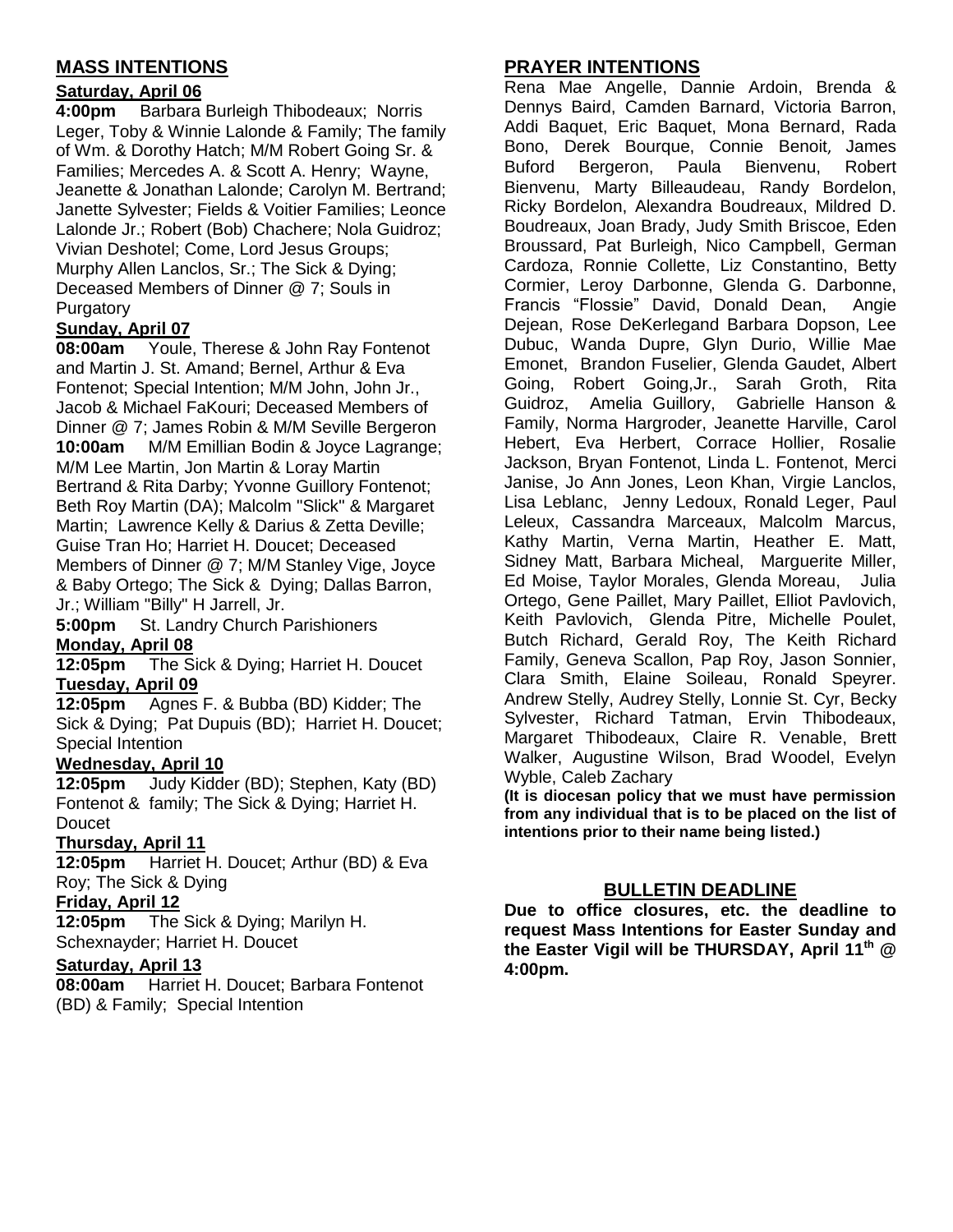## **ADULT CONFIRMATION**

**Bishop Douglas Deshotel is allowing Pastors to confer the Sacrament of Confirmation on Baptized Catholics who are at least 18 years of age during Mass on Pentecost Sunday. Candidates must meet all the requirements of the Sacrament: if married, be married in the church, attending Mass regularly, and must participate in two sessions of sacramental preparation. Anyone interested should contact the office and leave a message for Msgr. Harrington.** 

## **ALTAR SOCIETY**

**The Altar Society meets on the second Monday of every month at 5:15pm in Valentin Hall. We are always welcoming New Members to be a part of our mission to assist in beautifying our church for the sacred liturgies. Our next meeting will be on Monday, 04/08! For more information call Yvonne Normand @ 337-308- 3474 or Janis Courvelle @ 337-789-0971.** 

## **ALTAR SERVERS**

**We are always looking for more young people who desire to serve our Lord in this very important ministry! All Students who have made their 1st Holy Communion through HS are invited to become servers… Parents contact Deacon Joubert for more information.**

### **STATIONS OF THE CROSS**

**Each Friday during Lent we will have the Stations of the Cross @ 5:15pm in church. The Sations will be followed by a simple (But Delicious!) soup and bread supper in the Valentin Hall dining room. Please join us!**

### **MUSIC MINISTRY**

**We are always looking for new voices to enhance our ministry of liturgical music! If you feel called to share your talents in this capacity, call one of our choir directors – JP Poirior (337) 577-6466 or Rafael Henry (337) 739-8173, or call the parish office and someone will get with you!**

### **COME & SEE**

**Palm Sunday Weekend! April 12-14, 2019 - Men, 16 years & older, this weekend is about how to discern God's call for your life.** *No cost to you.*  **Transportation provided from Lafayette. To register, contact: Diocese of Lafayette Vocations Director, Fr. Patrick Broussard [vocations@diolaf.org](mailto:vocations@diolaf.org) or lafayettevocations.org**  *Reserve your spot today!*

## **KNIGHTS of COLUMBUS**

**The Knights of Columbus, Council #1173 meets on the second Thursday of each month. Call Sean Briley (337) 692-4911 if you are interested in joining.** 

### **BULLETIN DEADLINE**

**Due to office closures, etc. the deadline to request Mass Intentions for Easter Sunday and the Easter Vigil will be THURSDAY, April 11th @ 4:00pm.**

#### **UNPLANNED: The Movie**

**Please make every effort to see and promote the movie** *Unplanned***, which opens in theaters nationwide March 29. This film tells the true story of Abby Johnson, a Planned Parenthood "Employee of the Year" who saw something that made her an ardent pro-life activist. This powerful film has the potential to turn many hearts. In order to win pro-life legislative victories in the state legislatures and Congress, people must see the humanity of the unborn. Please spread the word to your circle of friends and relatives.**

## **PRINCIPAL: CARENCRO CATHOLIC**

**Carencro Catholic School in Carencro is currently accepting applications for the position of Principal. Applicants must be a Catholic who is in full communion with the Church and hold a philosophy of education consistent with Catholic conviction; must possess a Master's Degree and meet the requirements of certification for Principals of non-public schools by the State of Louisiana and the Southern Association of Colleges and Schools; Catholic school administrative experience preferred; must have at least five (5) years of teaching experience; and excellent spiritual, educational, managerial and communications skills desired. For additional information, please click on the position title above.**

## **ENGAGED COUPLES**

**Attend a Catholic Engaged Encounter Weekend. The weekend is open to any engaged couple wanting to prepare for a deeper more meaningful life together in a marriage recognized by the Catholic Church according to its Church law. Upcoming weekend dates are May 24-26, August 2-4. For cost of weekends, other dates, and to learn more, visit our website at www.ceelafayette.org or contact Paul & Carolyn Trahan at (337)254-8947 or (337)898- 9257, or [cee.trahan@gmailcom.](mailto:cee.trahan@gmailcom)**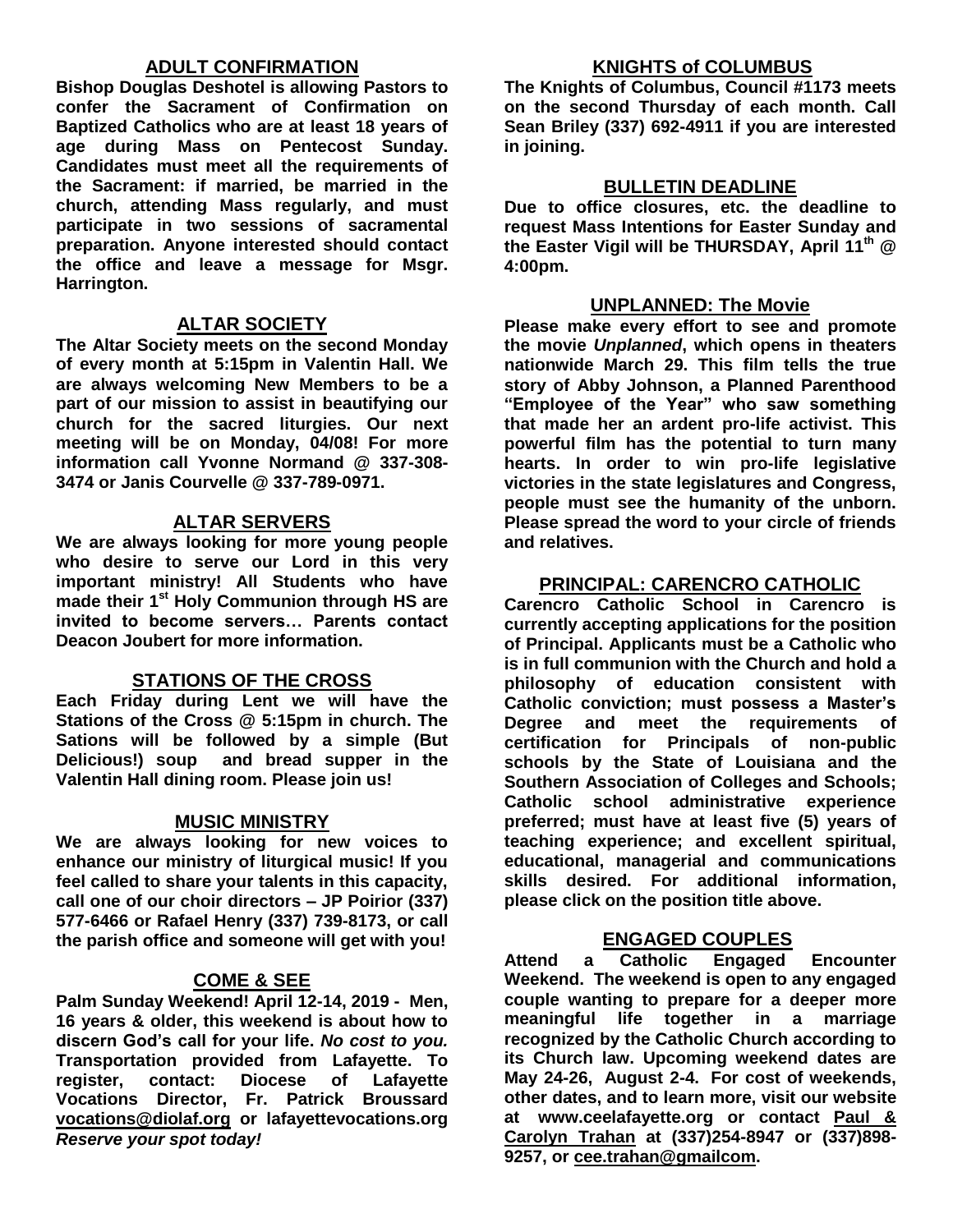## **EXTRA – ORDINARY MINISTERS**

#### **April 13/14**

**Saturday – 4:00pm** 

**Altar Servers:** Mark & Joseph Wilkes **Extra-ordinary Ministers of the Eucharist:**  Nelda & Carl Villery, Charlie Roy, Linda Palmer, Derek Faust

**Reader:** Nelda Villery

#### **Sunday – 8:00am**

**Altar Servers:** Leigh Labrie, Beau & Ethan Stelly **Extra-ordinary Minister of the Eucharist:** Gerry Vidrine, Jennifer Fontenot, Debbie Deshotel **Reader:** Keith & Yvonne Normand **10:00am**

**Altar Servers**: Sam Chachere, Hieu & Jacob Tran **Extra-Ordinary Ministers of the Eucharist:**

Paul Briley, Cynthia Guidry, Cindy Prather, Beverly Bernard

**Reader:** Cindy Prather

#### **5:00pm**

**Altar Servers:** Sarah Ortego

**Extra-ordinary Ministers of the Eucharist:**

Carrol Lafleur, Glenn & Shawn LeBlanc, Marcelle Abshire **Reader:** Gil Deville

## **OCS CORNER**

**Congratulations to high school students recently elected to leadership positions for 2019-2020: Student Body President Katie Wagley; Senior Class President Jon Ross Miller; Junior Class President Ivory Luna; Sophomore Class President Jaren St. Clair; Freshmen Class President Carter Zerangue; and all Senators and Class Officers.** 

**The 2018-2019 Angel Appeal Drive is in progress through May 31. Your gift will allow the transformation of our school library into a modern Media Center benefiting all students (PK-12). Gifts may be mailed in or given online at [www.OCSvikings.com.](http://www.ocsvikings.com/)** 

**The dream of a Catholic education for your child could be possible! Learn more by going to [www.OCSvikings.com](http://www.ocsvikings.com/) under Parent Resources and then Admissions. Financial aid may be available to those who qualify.**